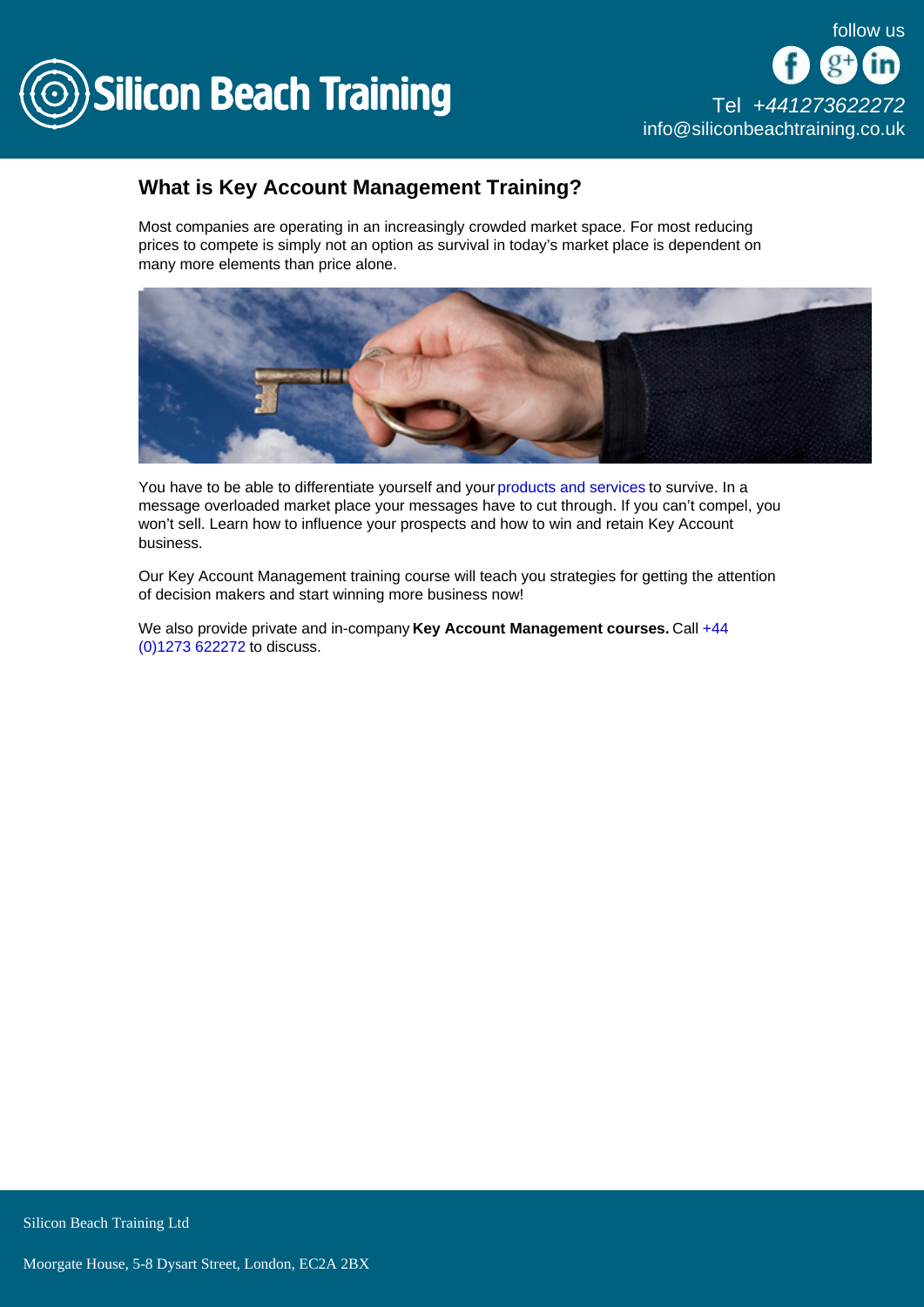

[Tel +44](tel:+441273622272)1273622272 [info@siliconbeachtraining.co.uk](/var/www/html/siliconbeachtraining.co.uk/public/mailTo:info@siliconbeachtraining.co.uk)



Key Account Management Training

Silicon Beach Training Ltd

Moorgate House, 5-8 Dysart Street, London, EC2A 2BX